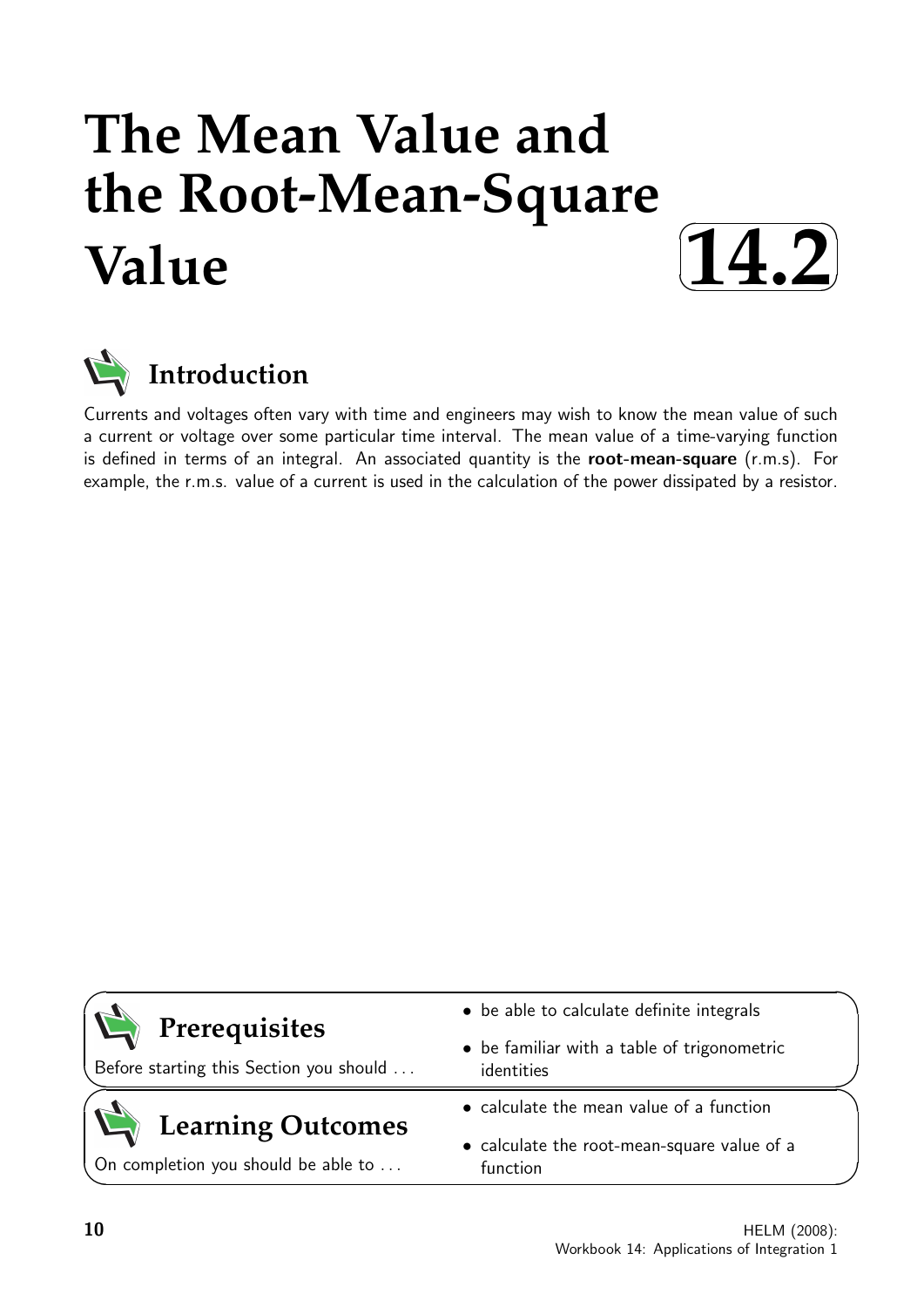

# **1. Average value of a function**

Suppose a time-varying function  $f(t)$  is defined on the interval  $a \le t \le b$ . The area, A, under the graph of  $f(t)$  is given by the integral  $A=\int^b$  $f(t) dt$ . This is illustrated in Figure 5.



(a) the area under the curve from  $t = a$  to  $t = b$  (b) the area under the curve and the area



Figure 5

On Figure 3 we have also drawn a rectangle with base spanning the interval  $a \leq t \leq b$  and which has the same area as that under the curve. Suppose the height of the rectangle is  $m$ . Then

area of rectangle = area under curve  $\Rightarrow$   $m(b-$ 

$$
-a) = \int_{a}^{b} f(t) dt \quad \Rightarrow \quad m = \frac{1}{b-a} \int_{a}^{b} f(t) dt
$$

The value of m is the **mean value** of the function across the interval  $a \le t \le b$ .



The mean value depends upon the interval chosen. If the values of  $a$  or  $b$  are changed, then the mean value of the function across the interval from  $a$  to  $b$  will in general change as well.



# Solution

Using Key Point 2 with 
$$
a = 1
$$
 and  $b = 3$  and  $f(t) = t^2$ 

$$
\text{mean value } = \frac{1}{b-a} \int_a^b f(t) \, dt = \frac{1}{3-1} \int_1^3 t^2 \, dt = \frac{1}{2} \left[ \frac{t^3}{3} \right]_1^3 = \frac{13}{3}
$$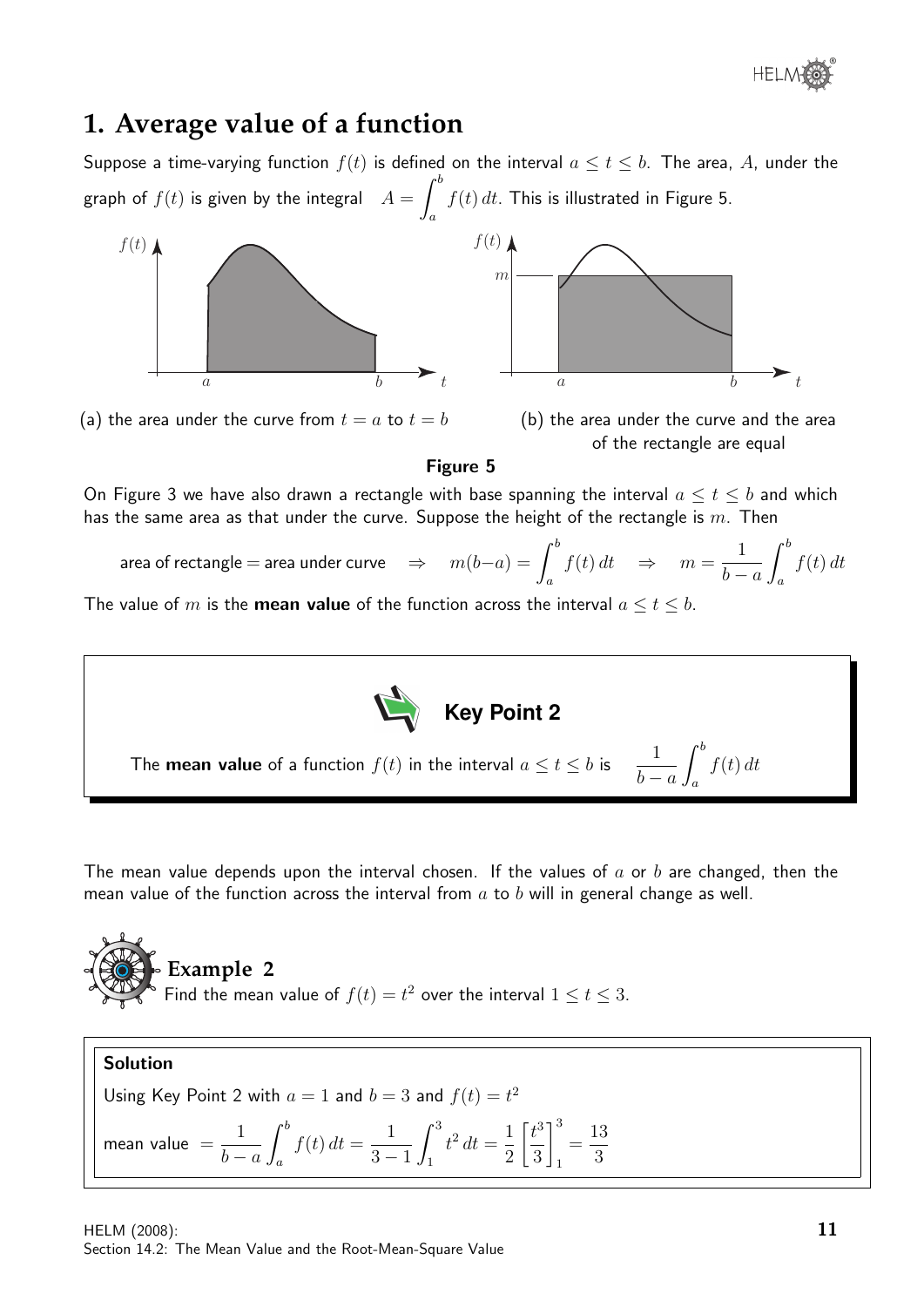

Find the mean value of  $f(t) = t^2$  over the interval  $2 \le t \le 5$ .

Use Key Point 2 with  $a = 2$  and  $b = 5$  to write down the required integral:

| Your solution                                                                                                                                                    |
|------------------------------------------------------------------------------------------------------------------------------------------------------------------|
| mean value $=$                                                                                                                                                   |
|                                                                                                                                                                  |
| <b>Answer</b>                                                                                                                                                    |
| $\frac{1}{5-2}\int_{2}^{5}t^{2}dt$                                                                                                                               |
| Now evaluate the integral:                                                                                                                                       |
| Your solution                                                                                                                                                    |
| mean value $=$                                                                                                                                                   |
| <b>Answer</b>                                                                                                                                                    |
| $\frac{1}{5-2}\int_{2}^{5}t^{2} dt = \frac{1}{3}\left[\frac{t^{3}}{3}\right]_{2}^{5} = \frac{1}{3}\left[\frac{125}{3} - \frac{8}{3}\right] = \frac{117}{9} = 13$ |



# **Sonic boom**

# Introduction

Impulsive signals are described by their peak amplitudes and their duration. Another quantity of interest is the total energy of the impulse. The effect of a blast wave from an explosion on structures, for example, is related to its total energy. This Example looks at the calculation of the energy on a sonic boom. Sonic booms are caused when an aircraft travels faster than the speed of sound in air. An idealized sonic-boom pressure waveform is shown in Figure 6 where the instantaneous sound pressure  $p(t)$  is plotted versus time t. This wave type is often called an N-wave because it resembles the shape of the letter N. The energy in a sound wave is proportional to the square of the sound pressure.



Figure 6: An idealized sonic-boom pressure waveform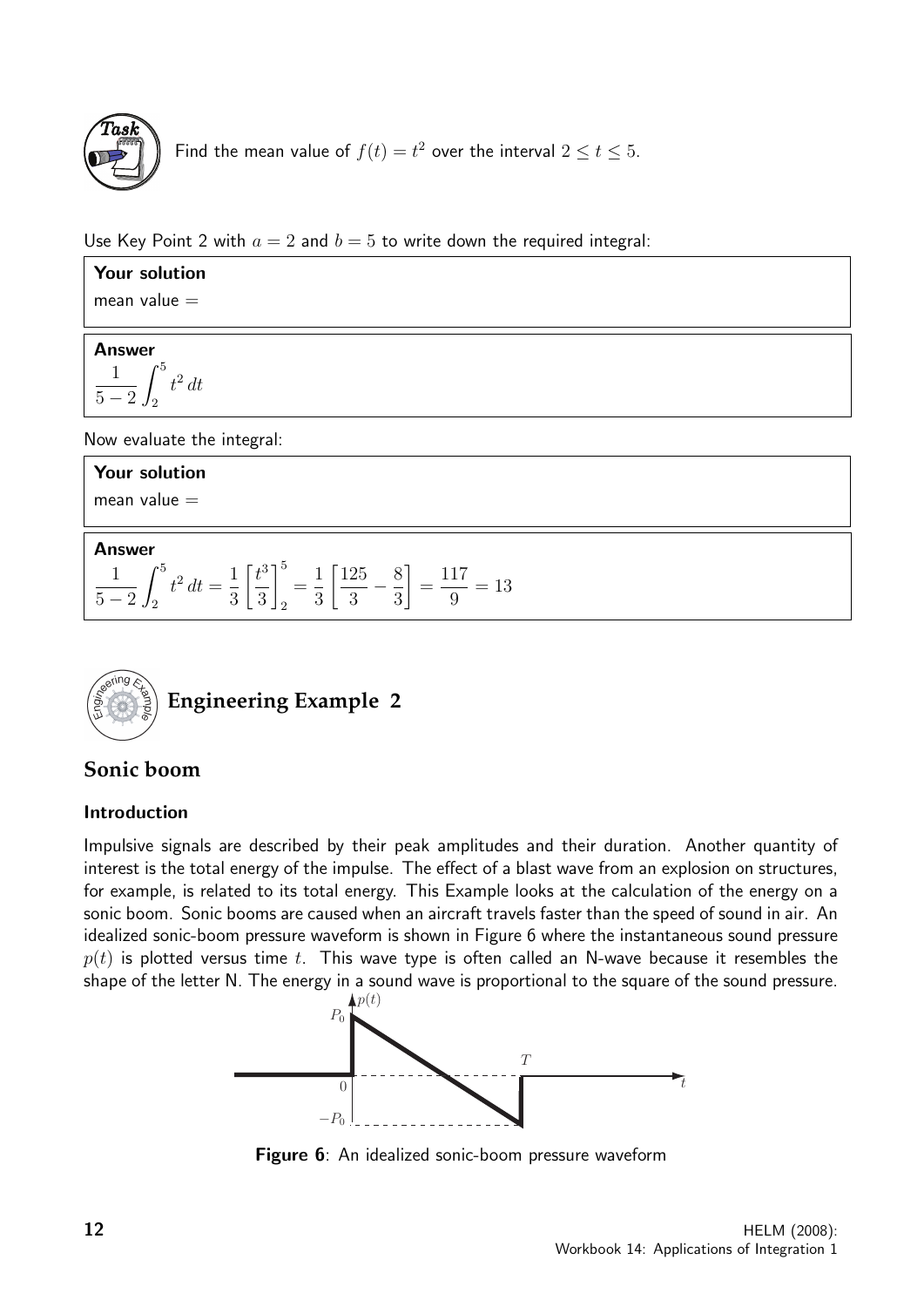

### Problem in words

Calculate the energy in an ideal N-wave sonic boom in terms of its peak pressure, its duration and the density and sound speed in air.

#### Mathematical statement of problem

Represent the positive peak pressure by  $P_0$  and the duration by  $T$ . The total acoustic energy  $E$ carried across unit area normal to the sonic-boom wave front during time  $T$  is defined by

$$
E = \langle p(t)^2 \rangle T/\rho c \tag{1}
$$

where  $\rho$  is the air density,  $c$  the speed of sound and the time average of  $[p(t)]^2$  is

$$
\langle p(t)^2 \rangle = \frac{1}{T} \int_0^T p(t)^2 \, dt \tag{2}
$$

(a) Find an appropriate expression for  $p(t)$ .

(b) Hence show that  $E$  can be expressed in terms of  $P_0,~T,~\rho$  and  $c$  as  $E=$  $TP_0^2$  $3\rho c$ .

### Mathematical analysis

(a) The interval of integration needed to compute (2) is  $[0, T]$ . Therefore it is necessary to find an expression for  $p(t)$  only in this interval. Figure 6 shows that, in this interval, the dependence of the sound pressure p on the variable t is linear, i.e.  $p(t) = at + b$ .

From Figure 6 also  $p(0) = P_0$  and  $p(T) = -P_0$ . The constants a and b are determined from these conditions.

At  $t = 0$ ,  $a \times 0 + b = P_0$  implies that  $b = P_0$ .

At  $t = T$ ,  $a \times T + b = -P_0$  implies that  $a = -2P_0/T$ .

Consequently, the sound pressure in the interval  $[0,T]$  may be written  $p(t) = \frac{-2P_0}{T}$  $\frac{21}{T}$  t + P<sub>0</sub>.

(b) This expression for  $p(t)$  may be used to compute the integral (2)

$$
\frac{1}{T} \int_0^T p(t)^2 dt = \frac{1}{T} \int_0^T \left( \frac{-2P_0}{T} t + P_0 \right)^2 dt = \frac{1}{T} \int_0^T \left( \frac{4P_0^2}{T^2} t^2 - \frac{4P_0^2}{T} t + P_0^2 \right) dt
$$
  
\n
$$
= \frac{1}{T} \left[ \frac{4P_0^2}{3T^2} t^3 - \frac{2P_0^2}{T} t^2 + P_0^2 t \right]_0^T
$$
  
\n
$$
= \frac{P_0^2}{T} \left( \frac{4}{3T^2} T^3 - \frac{2}{T} T^2 + T \right) - 0 = P_0^2 / 3.
$$

Hence, from Equation (1), the total acoustic energy  $E$  carried across unit area normal to the sonicboom wave front during time  $T$  is  $E=\,$  $TP_0^2$  $3\rho c$ .

#### Interpretation

The energy in an N-wave is given by a third of the sound intensity corresponding to the peak pressure multiplied by the duration.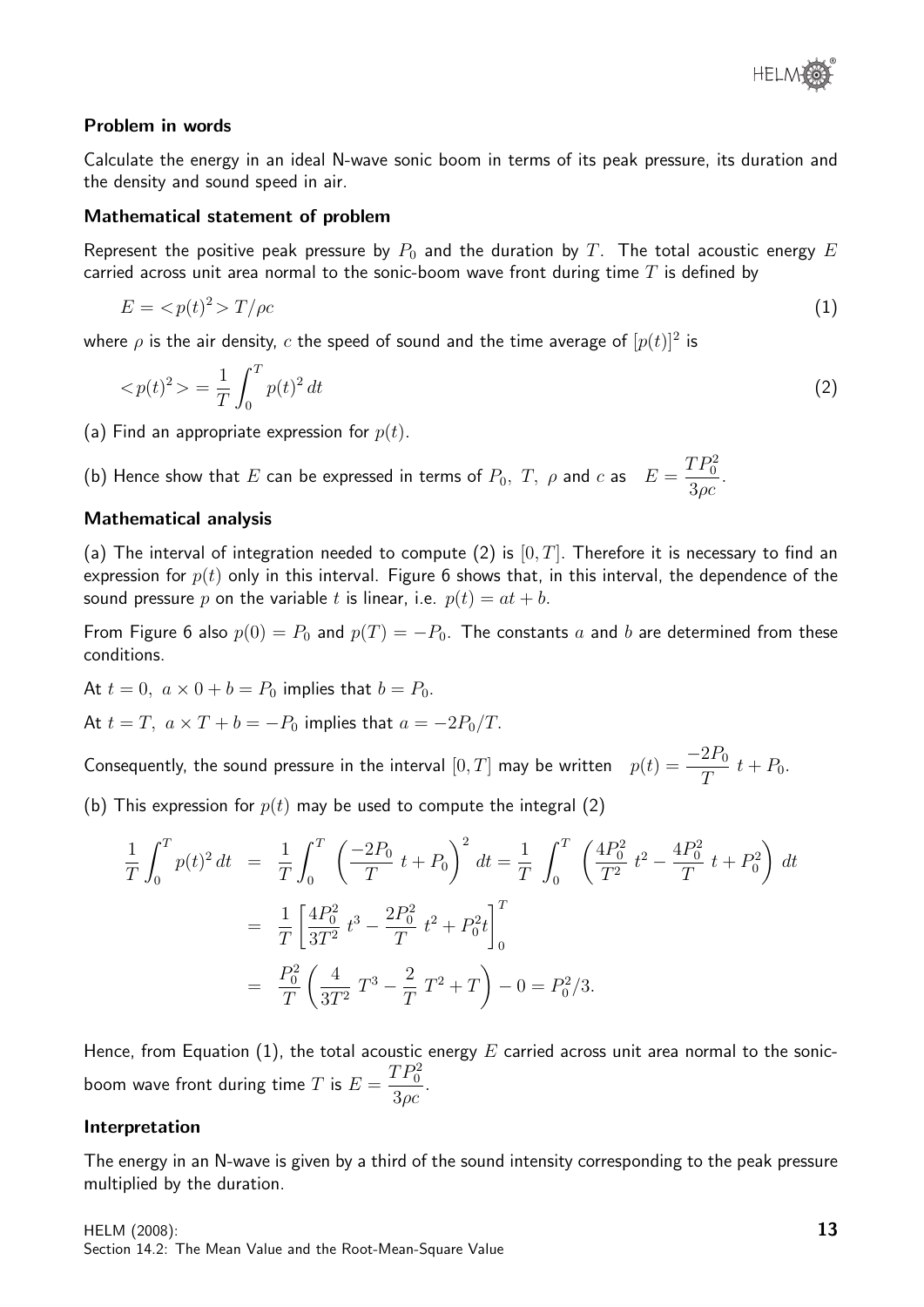# **Exercises**

- 1. Calculate the mean value of the given functions across the specified interval.
	- (a)  $f(t) = 1 + t$  across  $[0, 2]$
	- (b)  $f(x) = 2x 1$  across  $[-1, 1]$
	- (c)  $f(t) = t^2$  across  $[0, 1]$
	- (d)  $f(t) = t^2$  across  $[0, 2]$
	- (e)  $f(z) = z^2 + z$  across [1, 3]

### 2. Calculate the mean value of the given functions over the specified interval.

- (a)  $f(x) = x^3$  across [1, 3] (b)  $f(x) = \frac{1}{x}$  $\overline{x}$ across  $\left[1,2\right]$ (c)  $f(t) = \sqrt{t}$  across  $[0, 2]$ (d)  $f(z) = z^3 - 1$  across  $[-1, 1]$
- 3. Calculate the mean value of the following:
	- (a)  $f(t) = \sin t$  across  $\left[0, \frac{\pi}{2}\right]$  $\frac{\pi}{2}$
	- (b)  $f(t) = \sin t$  across  $[0, \pi]$
	- (c)  $f(t) = \sin \omega t$  across  $[0, \pi]$
	- (d)  $f(t) = \cos t$  across  $\left[0, \frac{\pi}{2}\right]$  $\frac{\pi}{2}$
	- (e)  $f(t) = \cos t$  across  $[0, \pi]$
	- (f)  $f(t) = \cos \omega t$  across  $[0, \pi]$
	- (g)  $f(t) = \sin \omega t + \cos \omega t$  across  $[0, 1]$
- 4. Calculate the mean value of the following functions:
	- (a)  $f(t) = \sqrt{t+1}$  across  $[0,3]$
	- (b)  $f(t) = e^t$  across  $[-1, 1]$
	- (c)  $f(t) = 1 + e^t$  across  $[-1, 1]$

### Answers

1. (a) 2 (b) -1 (c) 
$$
\frac{1}{3}
$$
 (d)  $\frac{4}{3}$  (e)  $\frac{19}{3}$   
\n2. (a) 10 (b) 0.6931 (c) 0.9428 (d) -1  
\n3. (a)  $\frac{2}{\pi}$  (b)  $\frac{2}{\pi}$  (c)  $\frac{1}{\pi\omega}[1 - \cos(\pi\omega)]$  (d)  $\frac{2}{\pi}$  (e) 0 (f)  $\frac{\sin(\pi\omega)}{\pi\omega}$   
\n(g)  $\frac{1 + \sin \omega - \cos \omega}{\omega}$   
\n4. (a)  $\frac{14}{9}$  (b) 1.1752 (c) 2.1752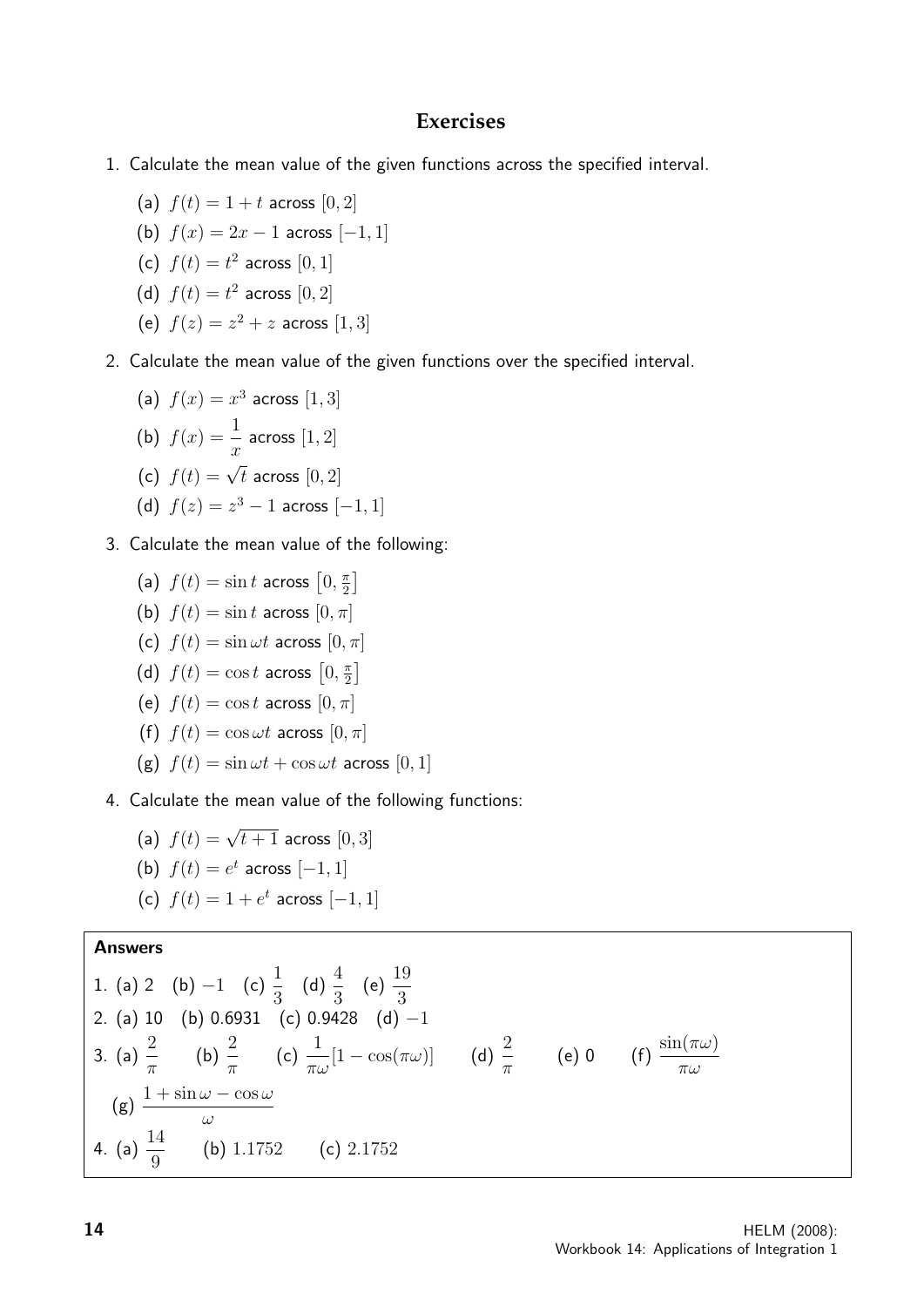

# **2. Root-mean-square value of a function**

If  $f(t)$  is defined on the interval  $a \le t \le b$ , the **mean-square** value is given by the expression:

$$
\frac{1}{b-a} \int_a^b [f(t)]^2 dt
$$

This is simply the mean value of  $[f(t)]^2$  over the given interval.

The related quantity: the root-mean-square (r.m.s.) value is given by the following formula.



The r.m.s. value depends upon the interval chosen. If the values of  $a$  or  $b$  are changed, then the r.m.s. value of the function across the interval from  $a$  to  $b$  will in general change as well. Note that when finding an r.m.s. value the function must be squared before it is integrated.



Solution  
r.m.s = 
$$
\sqrt{\frac{1}{b-a} \int_a^b [f(t)]^2 dt} = \sqrt{\frac{1}{3-1} \int_1^3 [t^2]^2 dt} = \sqrt{\frac{1}{2} \int_1^3 t^4 dt} = \sqrt{\frac{1}{2} \left[\frac{t^5}{5}\right]_1^3} \approx 4.92
$$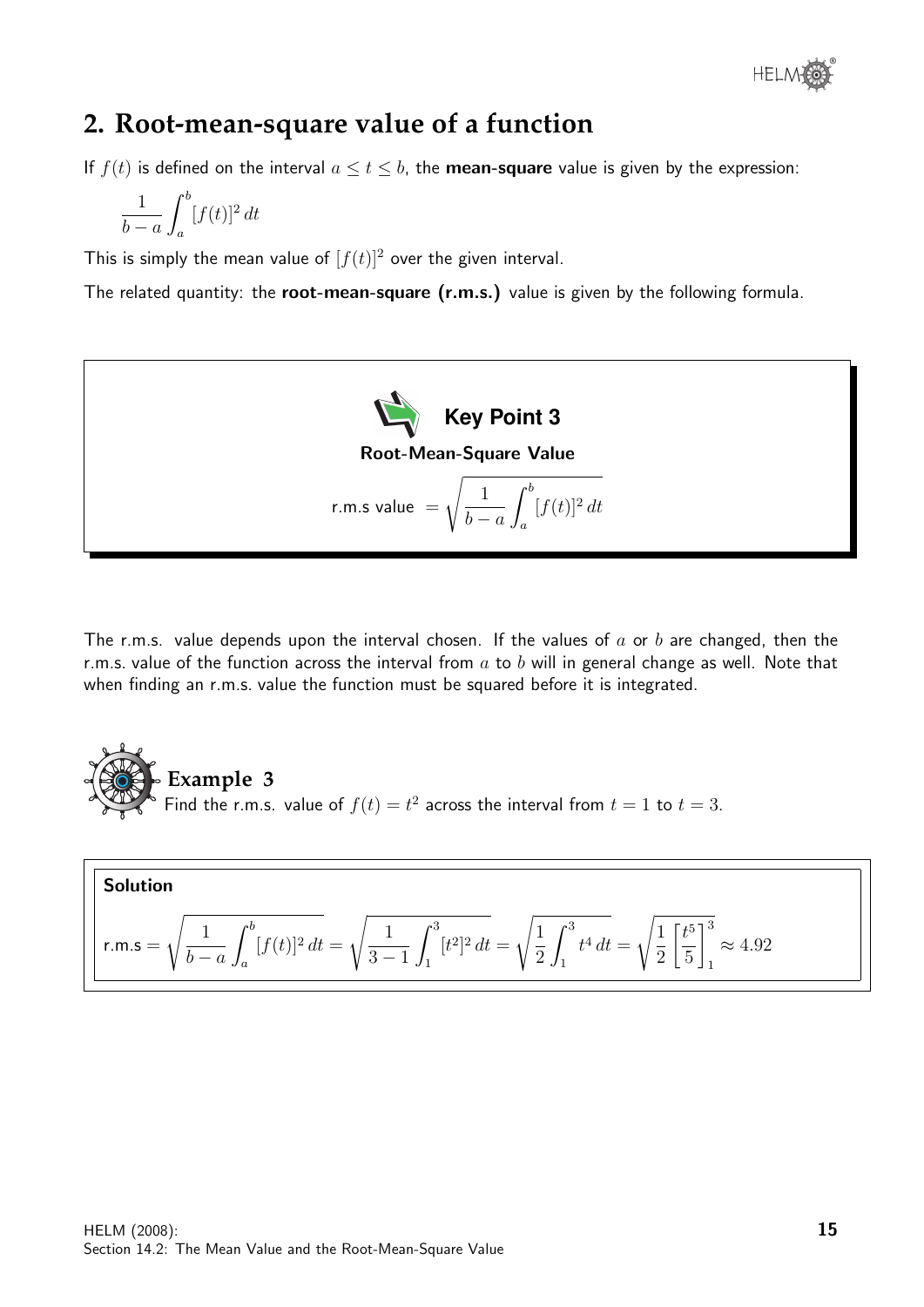

Solution

Here  $a = 0$  and  $b = 2\pi$  so r.m.s =  $\sqrt{1}$  $2\pi$  $\int^{2\pi}$ 0  $\sin^2 t \, dt$ .

The integral of  $\sin^2 t$  is performed by using trigonometrical identities to rewrite it in the alternative form  $\frac{1}{2}(1-\cos 2t)$ . This technique was described in HELM 13.7.

r.m.s. value = 
$$
\sqrt{\frac{1}{2\pi} \int_0^{2\pi} \frac{(1 - \cos 2t)}{2} dt} = \sqrt{\frac{1}{4\pi} \left[ t - \frac{\sin 2t}{2} \right]_0^{2\pi}} = \sqrt{\frac{1}{4\pi} (2\pi)} = \sqrt{\frac{1}{2}} = 0.707
$$

Thus the r.m.s value is 0.707 to 3 d.p.

In the previous Example the amplitude of the sine wave was 1, and the r.m.s. value was 0.707. In general, if the amplitude of a sine wave is  $A$ , its r.m.s value is 0.707 $A$ .



The r.m.s value of any sinusoidal waveform taken across an interval of width equal to one period is 0.707  $\times$  amplitude of the waveform.



# Electrodynamic meters

### Introduction

A dynamometer or electrodynamic meter is an analogue instrument that can measure d.c. current or a.c. current up to a frequency of 2 kHz. A typical dynamometer is shown in Figure 7.

It consists of a circular dynamic coil positioned in a magnetic field produced by two wound circular stator coils connected in series with each other. The torque  $T$  on the moving coil depends upon the mutual inductance between the coils given by:

$$
T = I_1 I_2 \frac{dM}{d\theta}
$$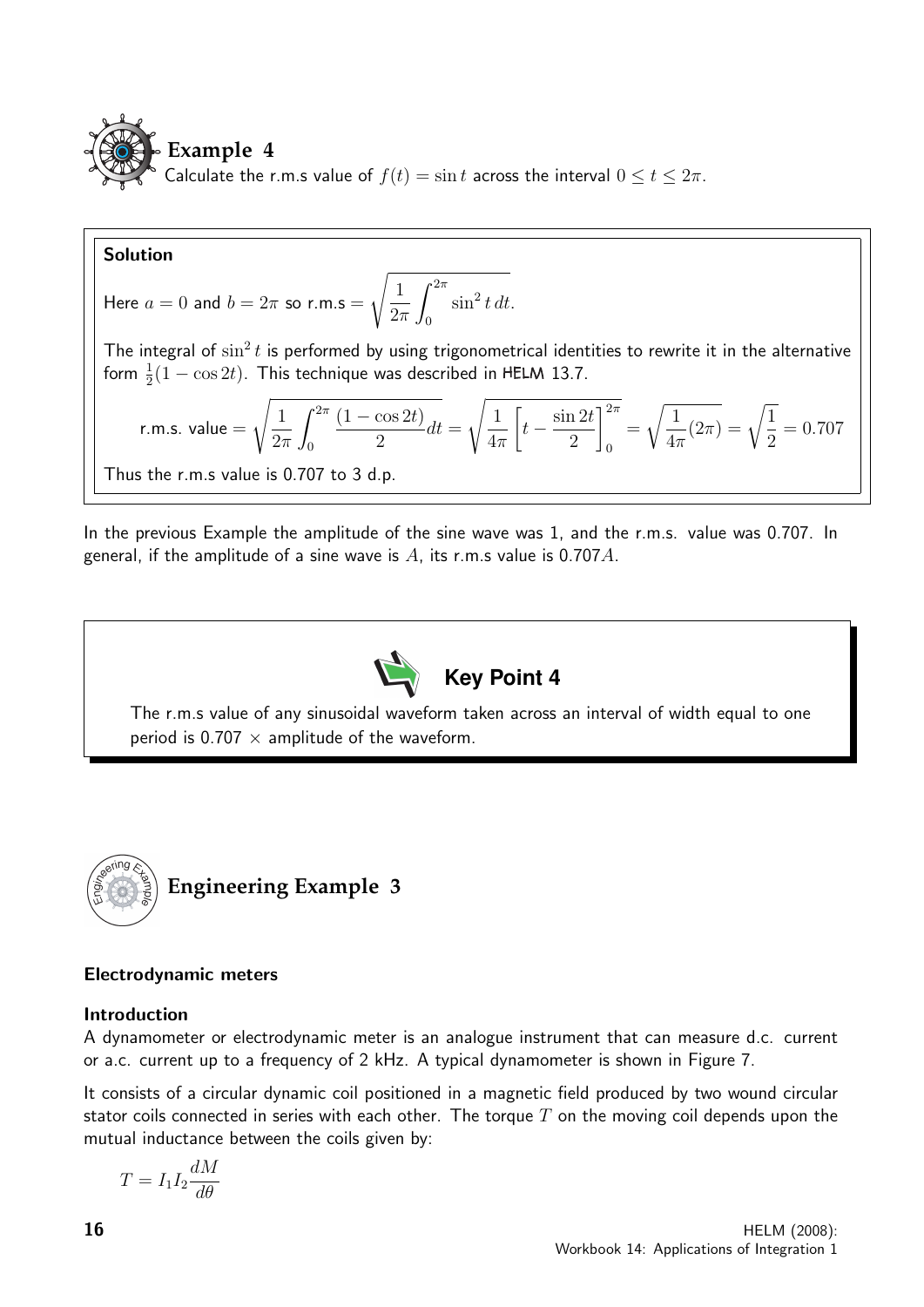

where  $I_1$  is the current in the fixed coil,  $I_2$  the current in the moving coil and  $\theta$  is the angle between the coils. The torque is therefore proportional to the square of the current. If the current is alternating the moving coil is unable to follow the current and the pointer position is related to the mean value of the square of the current. The scale can be suitably graduated so that the pointer position shows the square root of this value, i.e. the r.m.s. current.



Figure 7: An electrodynamic meter

## Problem in words

A dynamometer is in a circuit in series with a 400  $\Omega$  resistor, a rectifying device and a 240 V r.m.s alternating sinusoidal power supply. The rectifier resists current with a resistance of 200  $\Omega$  in one direction and a resistance of 1 k $\Omega$  in the opposite direction. Calculate the reading indicated on the meter.

# Mathematical Statement of the problem

We know from Key Point 4 in the text that the r.m.s. value of any sinusoidal waveform taken across an interval equal to one period is 0.707  $\times$  amplitude of the waveform. Where 0.707 is an approximation of  $\frac{1}{\sqrt{2}}$ 2 . This allows us to state that the amplitude of the sinusoidal power supply will be:

$$
V_{\rm peak} = \frac{V_{\rm rms}}{\frac{1}{\sqrt{2}}} = \sqrt{2} V_{\rm rms}
$$

In this case the r.m.s power supply is  $240$  V so we have

$$
V_{\text{peak}} = 240 \times \sqrt{2} = 339.4 \text{ V}
$$

During the part of the cycle where the voltage of the power supply is positive the rectifier behaves as a resistor with resistance of 200  $\Omega$  and this is combined with the 400  $\Omega$  resistance to give a resistance of 600  $\Omega$  in total. Using Ohm's law

$$
V = IR \Rightarrow I = \frac{V}{R}
$$

As  $V = V_{\text{peak}} \sin(\theta)$  where  $\theta = \omega t$  where  $\omega$  is the angular frequency and t is time we find that during the positive part of the cycle

$$
I_{\rm rms}^2 = \frac{1}{2\pi} \int_0^{\pi} \left( \frac{339.4 \sin(\theta)}{600} \right)^2 d\theta
$$

HELM (2008): Section 14.2: The Mean Value and the Root-Mean-Square Value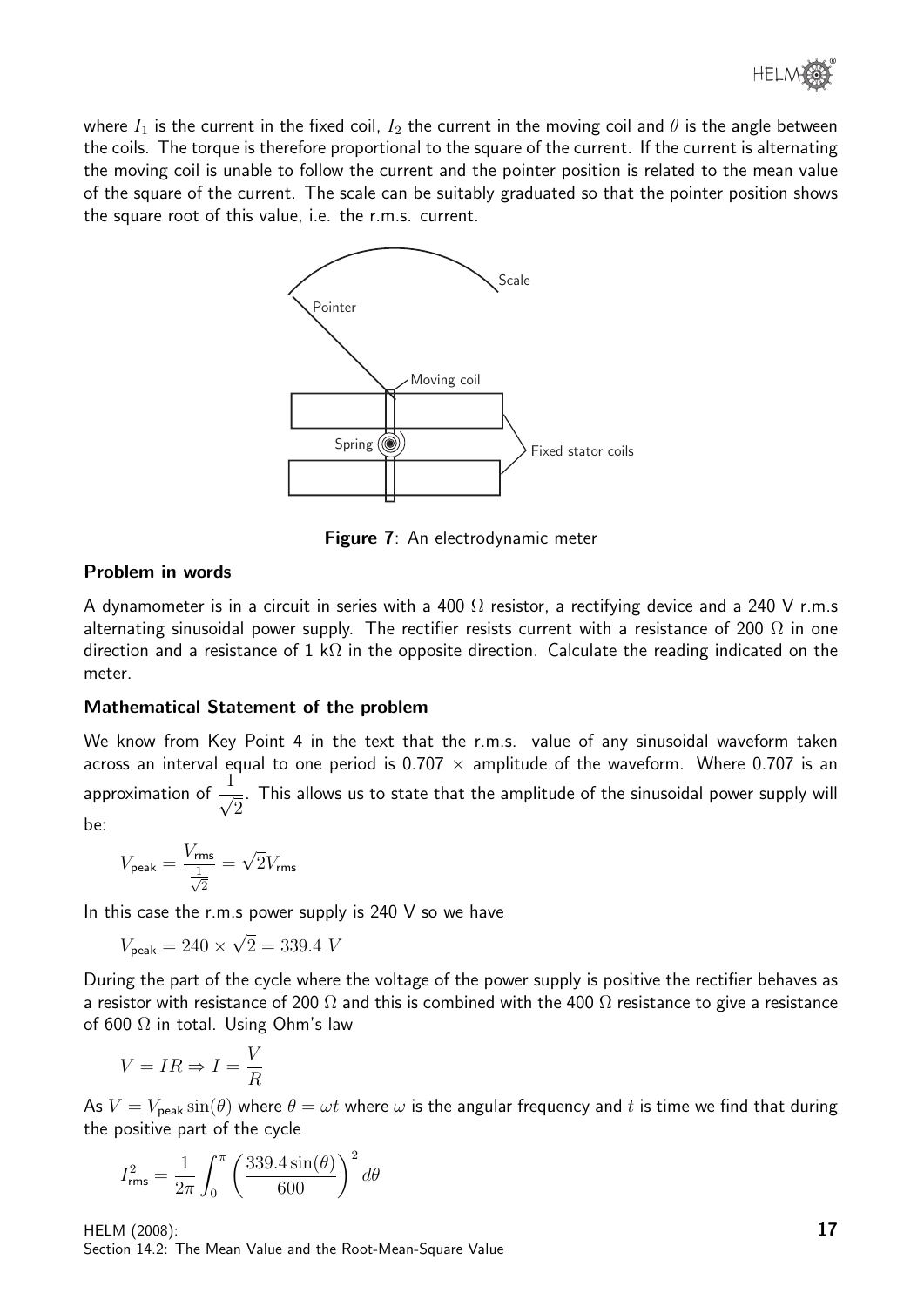During the part of the cycle where the voltage of the power supply is negative the rectifier behaves as a resistor with resistance of 1 k $\Omega$  and this is combined with the 400  $\Omega$  resistance to give 1400  $\Omega$ in total.

So we find that during the negative part of the cycle

$$
I_{\rm rms}^2 = \frac{1}{2\pi} \int_{\pi}^{2\pi} \left( \frac{339.4 \sin(\theta)}{1400} \right)^2 d\theta
$$

Therefore over an entire cycle

$$
I_{\rm rms}^2 = \frac{1}{2\pi} \int_0^{\pi} \left( \frac{339.4 \sin(\theta)}{600} \right)^2 d\theta + \frac{1}{2\pi} \int_{\pi}^{2\pi} \left( \frac{339.4 \sin(\theta)}{1400} \right)^2 d\theta
$$

We can calculate this value to find  $I_{\mathsf{rms}}^2$  and therefore  $I_{\mathsf{rms}}.$ 

### Mathematical analysis

$$
I_{\rm rms}^2 = \frac{1}{2\pi} \int_0^{\pi} \left(\frac{339.4\sin(\theta)}{600}\right)^2 d\theta + \frac{1}{2\pi} \int_{\pi}^{2\pi} \left(\frac{339.4\sin(\theta)}{1400}\right)^2 d\theta
$$

$$
I_{\rm rms}^2 = \frac{339.4^2}{2\pi \times 10000} \left(\int_0^{\pi} \frac{\sin^2(\theta)}{36} d\theta + \int_{\pi}^{2\pi} \frac{\sin^2(\theta)}{196} d\theta\right)
$$

Substituting the trigonometric identity  $\sin^2(\theta) \equiv$  $1 - \cos(2\theta)$ 2 we get

$$
I_{\text{rms}}^2 = \frac{339.4^2}{4\pi \times 10000} \left( \int_0^\pi \frac{1 - \cos(2\theta)}{36} \, d\theta + \int_\pi^{2\pi} \frac{1 - \cos(2\theta)}{196} \, d\theta \right)
$$
  
= 
$$
\frac{339.4^2}{4\pi \times 10000} \left( \left[ \frac{\theta}{36} - \frac{\sin(2\theta)}{72} \right]_0^\pi + \left[ \frac{\theta}{196} - \frac{\sin(2\theta)}{392} \right]_\pi^{2\pi} \right)
$$
  
= 
$$
\frac{339.4^2}{4\pi \times 10000} \left( \frac{\pi}{36} + \frac{\pi}{196} \right) = 0.0946875 \, A^2
$$

$$
I_{\rm rms} = 0.31 \text{ A to } 2 \text{ d.p.}
$$

### Interpretation

The reading on the meter would be 0.31 A.